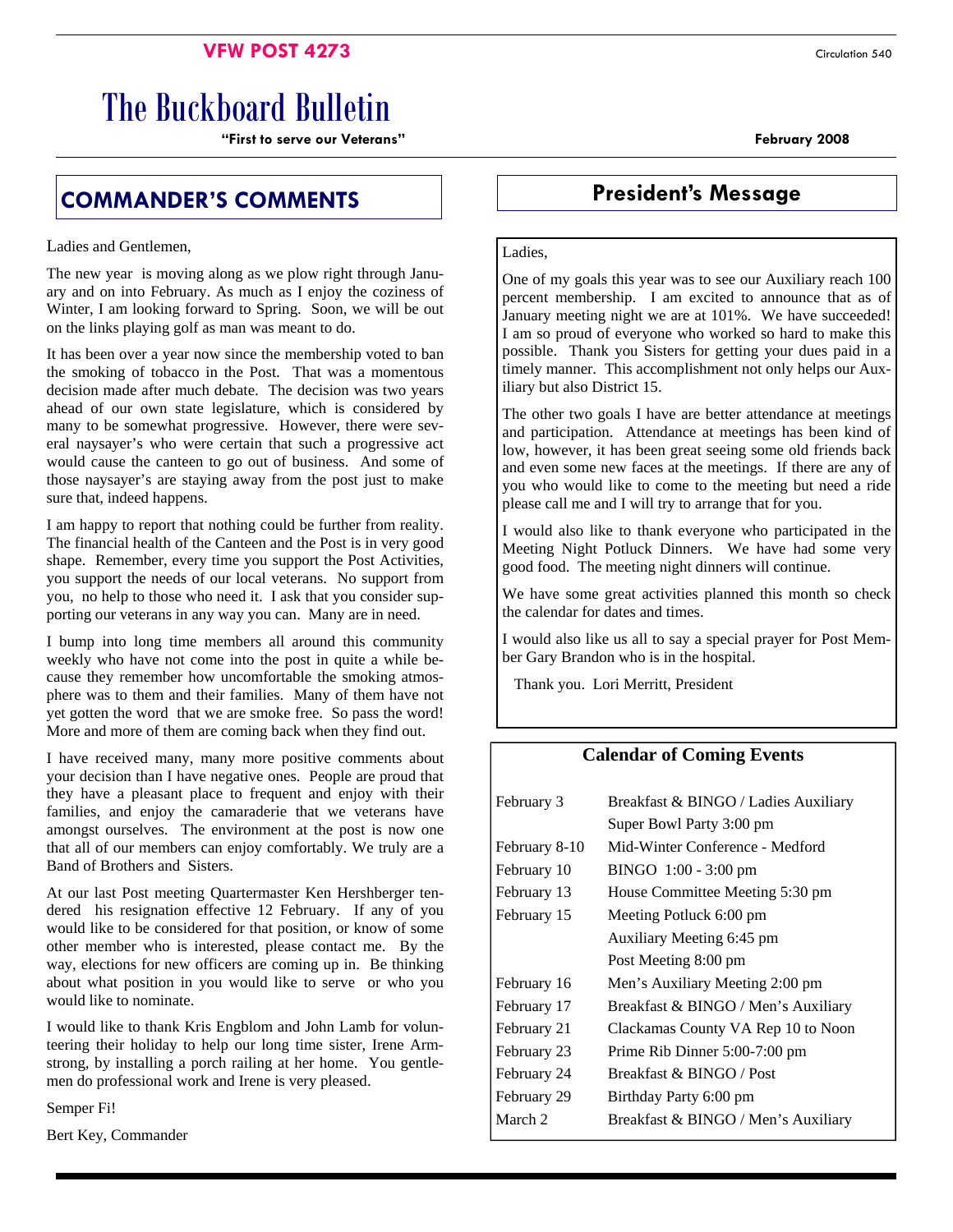#### **Page 2 The Buckboard Bulletin From Your Editor**

#### Jackie Key

All committee reports and news articles need to be turned in to me by February 21, for the March newsletter. Contact your editor at:

**Jackie.Key@vfw4273.org or cavalry1@teleport.com** 

#### **Men's Auxiliary President's Message**

Hello again auxiliary members. In some ways we are getting off to a good start and in other ways not so good. We had our first meeting after our organizational meeting and only 4 members were there. I am sure the reason was because people forgot or just did not know about the time and date. Our next meeting will be February 16th at 2:00 pm.

Now for the good news. Larry Merritt and Darrell Vaughan and myself did a breakfast and BINGO on January 6th and made \$353.50. Thanks to Larry and Darrell. I would also like to thank Clyde Wentworth for donating prizes during the BINGO and assisting with cleanup. Thanks to Ken Kautz for helping with BINGO on January 13th. We made \$120 on that event. Good job everyone.

Our BBQ Rib Dinner was a huge success on January 26th. Thanks to everyone who helped with that, especially my wife Kathy, and Larry Merritt.

Our recruiting effort is off and running. If you know of anyone out there who qualifies for membership hand them an application, or have them call me or Larry and we will get them one. In number we have strength, and we have gotten off to a great start. Thank you everyone!

Bob Dunn, President

# **The Post Chaplain**

#### **Nick Roth**

Life member, and retired Air Force Major Alfred Baker passed away last week on January 25. He was a member of that "Greatest Generation." We will cherish the memories of better days gone by. God bless you Alfred.

Gary Brandon is still ailing and at last report is still in the Gresham Hospital. Our thoughts and best wishes and prayers go out to all who are ill, infirmed, or in dire need.

In case you did not know, your chaplain has been in and out of the V.A. Hospital the past several months fighting cancer. Nick is home now and putting up the good fight. Nick is able to entertain visitors. Our thoughts and prayers continue to go out to Nick and his family.

 Marty LeDoux has agreed to step in for Nick as Post Chaplain.

 Ladies Auxiliary Rib Dinner (Helene Hawkins famous Prime Rib) \*\*Rare guaranteed at 5:00 pm \*\* February 23 5-7:00 PM **Tickets are \$13 each Available at the Canteen** 

# **The Auxiliary Chaplain Bonnie Hershberger**

This month we send our Post Chaplain, Nick Roth our get well wishes. He is recuperating at home. He is one of our most active members keeping VFW programs alive for our Post and Auxiliary. We all miss his guidance. Get well soon, Nick.

God Bless Us All!



Breakfast and BINGO Held in the Canteen

February 3, 17, and 24. No breakfast on February 10.

Breakfast served from 10:00 am to Noon. (Coming soon Tim Wilson's biscuits & gravy.)

BINGO starts at 1:00 pm.

These are fundraisers for our Post & Auxiliary programs. Come join the fun and support our veterans.

| Post Officers                | 2007-2008         | <b>Auxiliary Officers</b> |                           |
|------------------------------|-------------------|---------------------------|---------------------------|
| Commander                    | Bert Key          | President                 | Lori Merritt              |
| <b>Senior Vice Commander</b> | <b>Chuck Lutz</b> | <b>Sr. Vice President</b> | <b>Kathy Dunn</b>         |
| Junior Vice Commander        | Mike Horttor      | Jr. Vice President        | <b>Helene Hawkins</b>     |
| Chaplain                     | <b>Nick Roth</b>  | <b>Treasurer</b>          | Jackie Key                |
| Quartermaster                | Ken Hershberger   | Chaplain                  | <b>Bonnie Hershberger</b> |
| Judge Advocate               | John Lamb         | Secretary                 | Dora Fitzpatrick          |
| Adjutant                     | Allen Anderson    | Guide                     | <b>Kit Spitzengel</b>     |
| Surgeon                      | Jim Mitchell      | Conductress               | Jean Bettencourt          |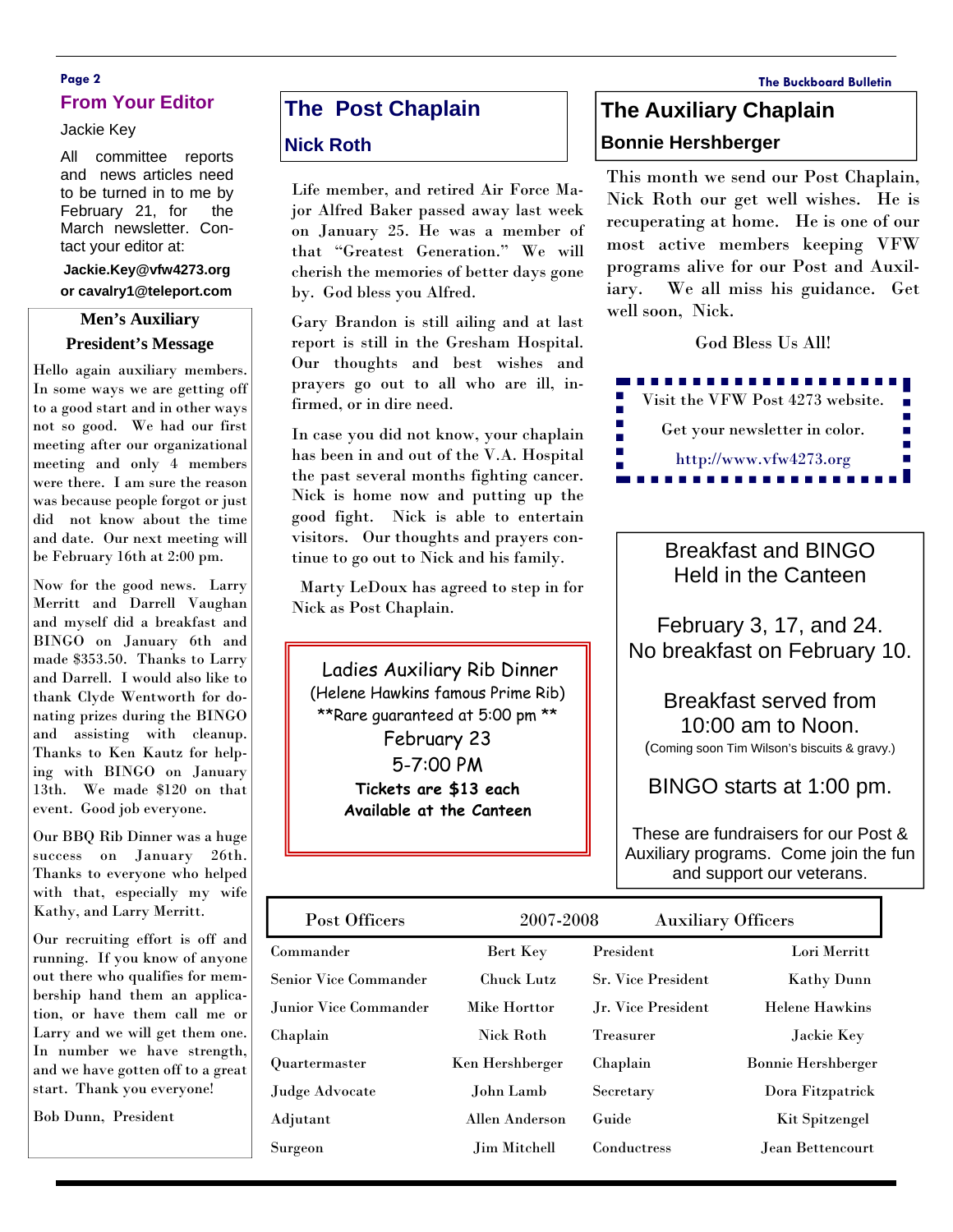## **From the Sandbox:**

 **Dear fellow members and Auxiliary Ladies and Gentlemen,** 

**Things over here are going relatively well. The holiday season was a plentiful one for all our soldiers, and I believe some of them are still enjoying some of the treats you folks sent over. We have increased our patrols, and I think we can start seeing some of the benefits of that. The area is generally safe, but the fluid nature of this war means we can have anything happen anytime. We have also said good-bye to 2nd Brigade, 1st Cavalry Division out of Fort Hood, to whom we were attached. We are now working with 2nd Brigade, 101st Airborne, and if I remember right there are a couple of real "Hooah Screamin' Eagles" vets at the Post. The versatility of the Stryker Combat Vehicle constantly has us working with somebody outside of the Regiment, as the combatant commander, who is 4th ID now, wants to spread that ability equally across his area. So, for now we continue to work the very heart of Baghdad, and things are going pretty well. I hope this email finds all of you well, and I pray that we did not have to drape the charter this month. I thank each and every one of you for your service to this country, and a big thank you to the ladies that support us all. Thank you again for everything, and God Bless You and God Bless the United States of America. Take care. Alex Heller** 



## **CANTEEN CORNER Lori Merritt**

**Our Breakfast and BINGO's have been very successful this month. We will continue to have BINGO every Sunday with breakfast two or three times per month.** 

**The New Year's Eve Party was a lot of fun this year. There were great games, lots of good food, and a good time was had by all.** 

**Congratulations to our newest retiree, Dan Copher. He now joins the ranks of the other retirees that get to stay in their jammies all day, or play golf when the weather permits. Enjoy your retirement Dan!** 

**Bob Dunn's BBQ Rib Dinner was fabulous. The dinner was delicious! Great job on the dinner, Bob and also to his lovely wife Kathy. Proceeds from the dinner went to the Men's Auxiliary.** 

**Helene Hawkins is putting on her annual Prime Rib Dinner February 23rd. Tickets are now on sale at the Canteen. Please buy your tickets as soon as possible so she can get an accurate head count. Tickets are \$13 each. Proceeds from the dinner will go to the Bake and Sew Ladies.** 

**Need a BIG SCREEN to watch the Super Bowl? Join us at the Canteen. Game starts at 3:00 pm. Bring your favorite game snack to share.** 

**Thank you to Al Gagnon for shoveling snow off our side walk.** 

**A great big "THANK YOU" goes to all who support our fundraisers. Anyone have any ideas for activities at the canteen? Let me know your thoughts. See you at the Post!** 

#### BOWLING

Anyone interested in forming a Post Bowling Team should contact Darrell Vaughan at 903-413-6784.

**THANK YOU FOR MY BIRTHDAY PARTY** 

**I cannot express my surprise and joy to see so many old friends. So many happy and sad times in my 32 years in the Sandy VFW Auxiliary. I will try to start being a better member.** 

 **Many thanks to Bonnie, Jan, Joann, Lorraine, Marqerite, Laura, Lori, Kit, Millie, and Voriece for attending. Thanks also for the best wishes from Leo, Jack, and Charles who signed my birthday card. Delores Jordan**